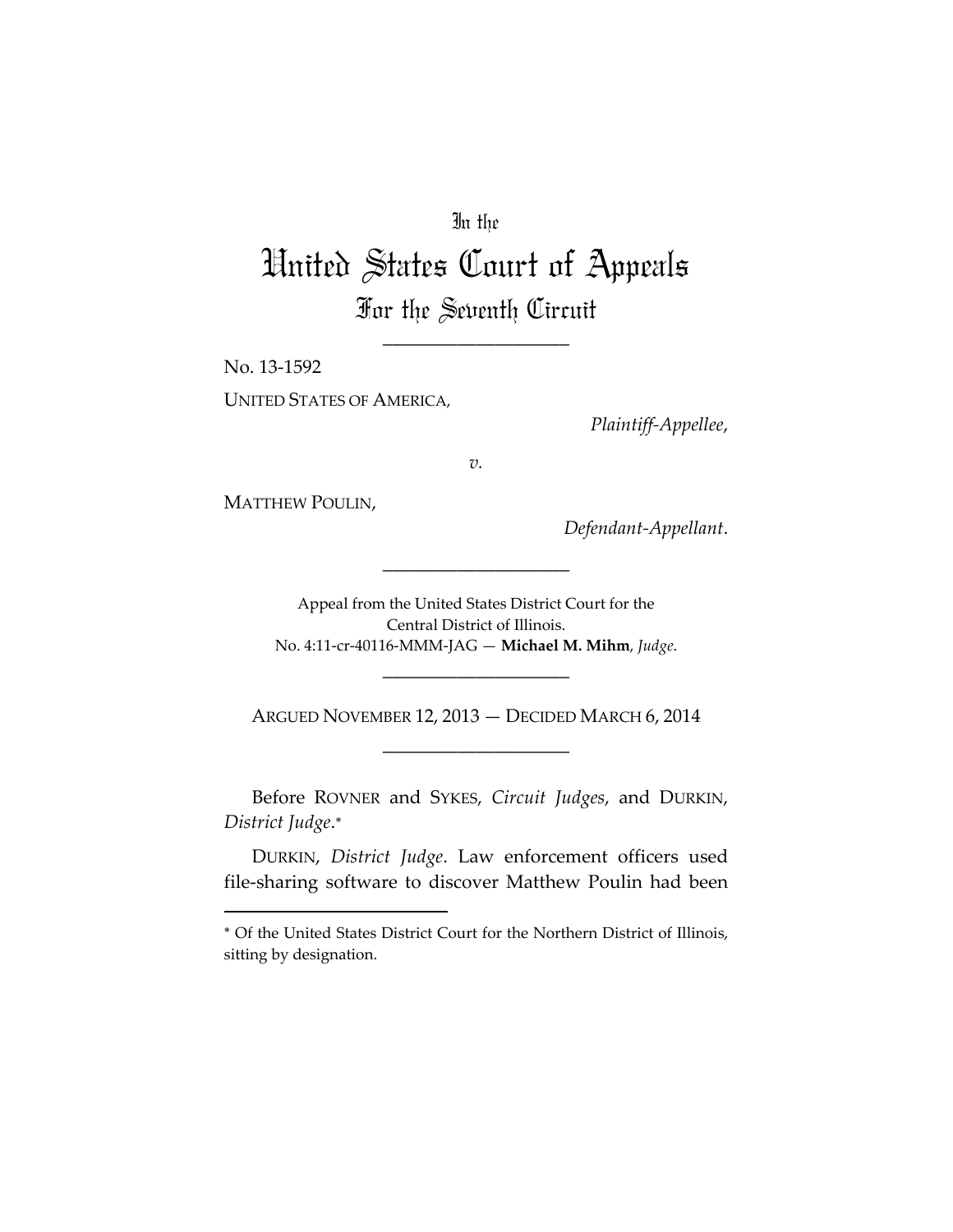downloading and transmitting child pornography in the basement of his mother's house. As a result, Poulin was charged with receipt of child pornography, 18 U.S.C. §  $2252A(a)(2)(A)$ , (b)(1); and possession of child pornography, 18 U.S.C. § 2252A(a)(5)(B), (b)(2). He later pled guilty to both charges and received a 115‐month prison term, followed by a lifetime term of supervised released with various condi‐ tions attached. Poulin now challenges the length of his pris‐ on term and the accompanying supervised release, as well as certain conditions of the supervised release term. For the reasons that follow, we vacate Poulin's sentence and remand for resentencing.

## **BACKGROUND**

Poulin was born and raised in California, where he pre‐ dominantly lived with his grandparents. In 2003 at age eighteen, Poulin married a woman who he would later di‐ vorce in 2006. It was around that time when Poulin fathered a son with another woman—a son he later obtained primary custody of after moving to Moline, Illinois, in June 2011.

In August 2011, Poulin and his son moved into Poulin's mother's house. Poulin's mother, stepfather, and stepsiblings (ages 5 and 6) also resided in the house. Poulin had a bedroom in the basement, where he kept a computer and looked at adult pornography on a daily basis. At some point, Poulin became interested in child pornography, and he used file‐sharing software to search and download at least 30 vid‐ eos of child pornography.

In September 2011, law enforcement officers remotely ac‐ cessed Poulin's computer files through file‐sharing software. They discovered that Poulin was offering to distribute cer‐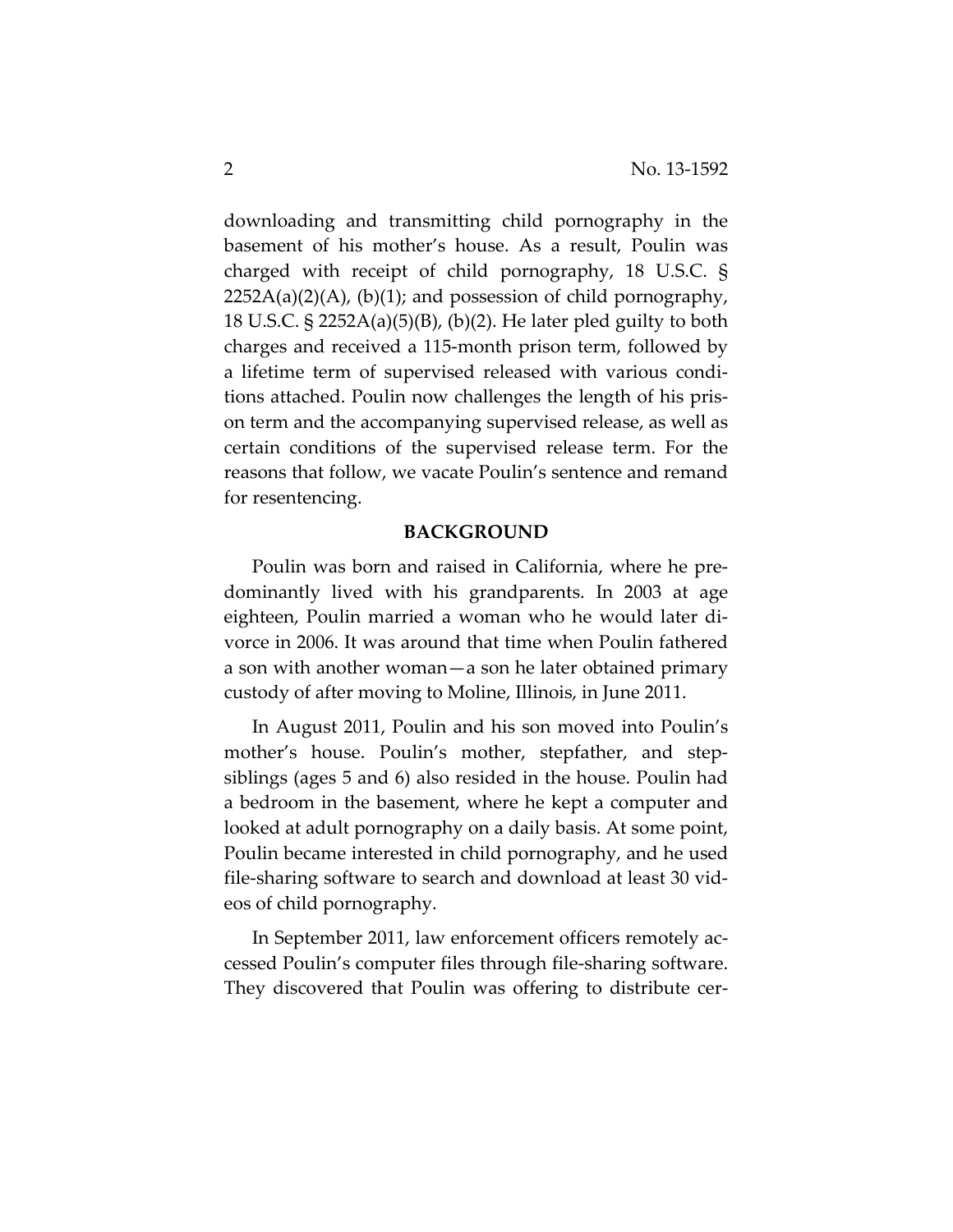tain child‐pornography videos. In response, the officers ob‐ tained and executed a valid search warrant of Poulin's resi‐ dence. Poulin's computer, two hard drives, and a television were seized. A forensic examination of the items revealed the illicit videos.

A grand jury returned a two‐count indictment in Decem‐ ber 2011, charging Poulin with receipt of child pornography, in violation of 18 U.S.C. § 2252A(a)(2)(A), (b)(1) ("Count One"), and possession of child pornography, in violation of 18 U.S.C. § 2252A(a)(5)(B), (b)(2) ("Count Two"). Dr. Ron Nieberding, a licensed clinical psychologist, was asked to evaluate Poulin's competency to stand trial. Dr. Nieberding in turn filed two reports with the court—the first addressed Poulin's trial competency; the second, Poulin's mental state at the time of the offense. The reports provided a thorough analysis of Poulin's personal history and of his lengthy med‐ ical and psychiatric history.

The district court, taking the reports into consideration, found Poulin competent to stand trial. Poulin subsequently pled guilty to both counts without a plea agreement.

The case proceeded to sentencing. The probation office prepared a Presentence Investigation Report ("PSR"), which gave Poulin a total offense level of 34 with a criminal history category of I (because Poulin had no prior criminal history), resulting in an advisory guidelines range of 151 to 188 months' imprisonment. The statutory supervised release range was 5 years to life, though the guidelines recommend the maximum term be imposed when the conviction is for a sex offense. *See* U.S.S.G. § 5D.2(b)(2). The probation office also recommended as conditions of supervised release that Poulin undergo mandatory drug testing and register as a sex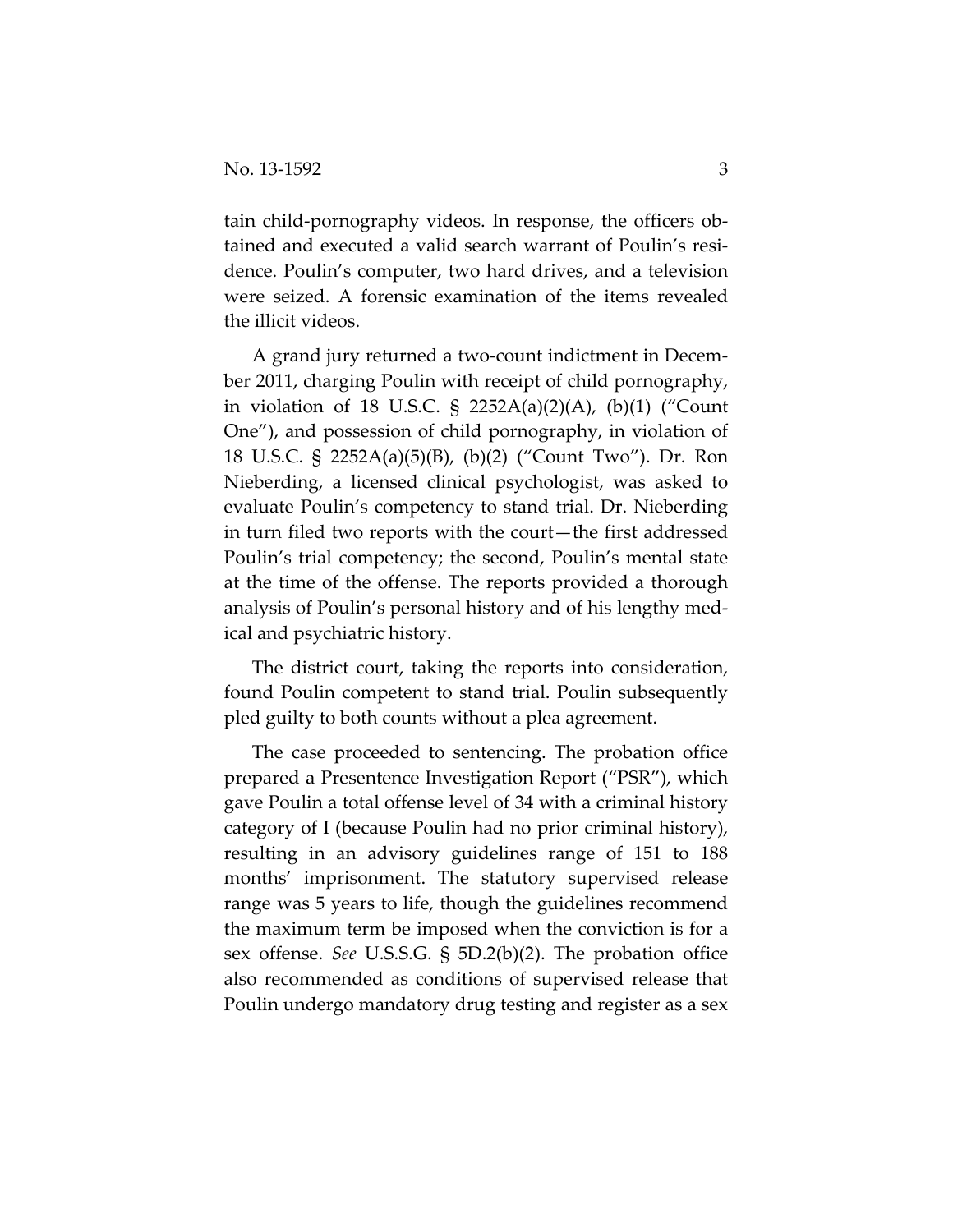offender wherever he resides. The probation office later supplemented the PSR and recommended nine additional conditions. Poulin objected to three of them: (1) a ban on possessing material depicting or alluding to sexual activity or depicting sexual arousing material; (2) a ban on accessing sexually‐oriented websites; and (3) a ban on contact with minors, including "incidental contact with minors and con‐ tact with minor family members for no apparent reason."

The district court held a sentencing hearing on January 24, 2013. The judge adopted the guidelines calculation con‐ tained in the PSR but continued the sentencing in light of the impending decision in *United States v. Goodwin*, 717 F.3d 511 (7th Cir. 2013), *cert. denied*, No. 13‐5762 (Oct. 8, 2013); which involved an appeal from a district court's imposition of certain conditions on a sex offender during his supervised re‐ lease.

A second hearing was held on March 15, 2013, despite the fact *Goodwin* had not yet been decided.1 The hearing predominantly focused on the conditions of supervised re‐ lease. One central issue involved the phrase "sexually ori‐ ented websites," which the district judge noted was vague. Instead, the judge suggested that "pornographic" websites would be more appropriate and, in doing so, stated that he believed all pornography is illegal, including adult pornography. Defense counsel directed the judge to *Miller v. Cali‐ fornia*, 413 U.S. 15, 36 (1973), which held that only obscene material is not protected by the First Amendment, but the judge's response implied that *Miller* defined what constitutes

<sup>1</sup> *Goodwin* was decided on May 8, 2013.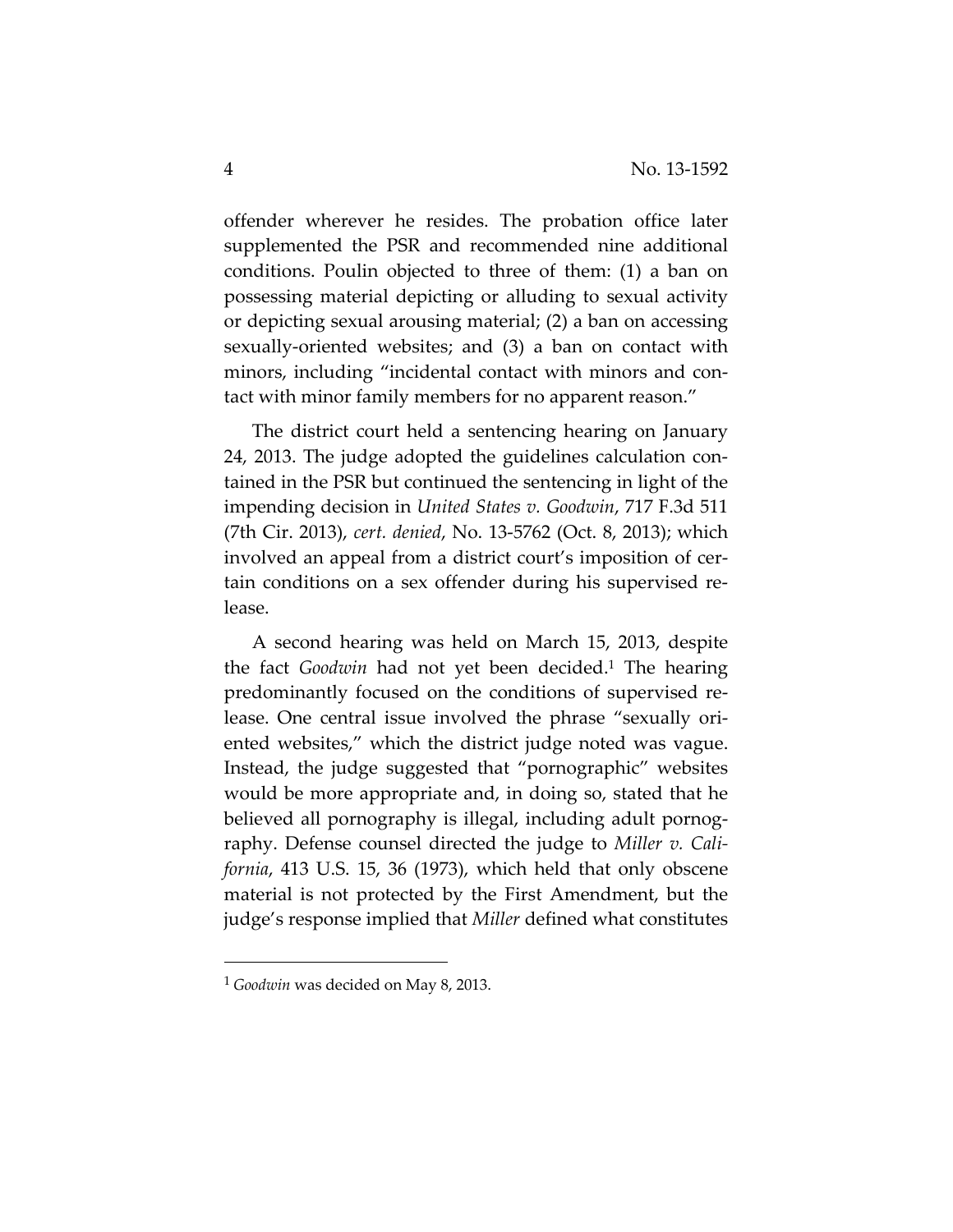pornography, rather than obscenity. The parties also dis‐ cussed the ban on contact with minors—a focal point of the *Goodwin* case, *see Goodwin*, 717 F.3d at 523–24 (vacating a condition of supervised release prohibiting the defendant from having contact with minors because the district court did not adequately explain why the condition was neces‐ sary). Poulin argued that the condition was inapplicable to him because his conduct did not involve contact with minors and the condition prevented him from having unsupervised physical contact with his son. The judge nevertheless reject‐ ed Poulin's argument on that point, in addition to Poulin's other challenges to the supervised release conditions.

The parties then discussed Poulin's prison term. The government recommended a within‐guidelines range sen‐ tence because the offenses were committed in a home where three small children resided, even though there was no evi‐ dence that Poulin had ever abused any children. The gov‐ ernment also discussed Poulin's statement at the time of his arrest that it was a "bullsh\*t crime" and that he was "not hurting anyone." Conversely, Poulin's counsel asked for a 5year prison term (the statutory minimum) because Poulin was 27 at the time of sentencing, had a strong relationship with his son, had never before been in trouble with the law, and had never laid his hands on a minor. Poulin's counsel also explained that there is no correlation between posses‐ sion of child pornography and contact sex offenses and that a 2010 Sentencing Commission survey demonstrated the ma‐ jority of federal judges, roughly 70%, find the child pornog‐ raphy guidelines in a case like this to be extreme and unwar‐ ranted. Additionally, Poulin read a statement in allocution, admitting responsibility for the offenses but claiming that the officers who interviewed him "twist[ed] [his] words and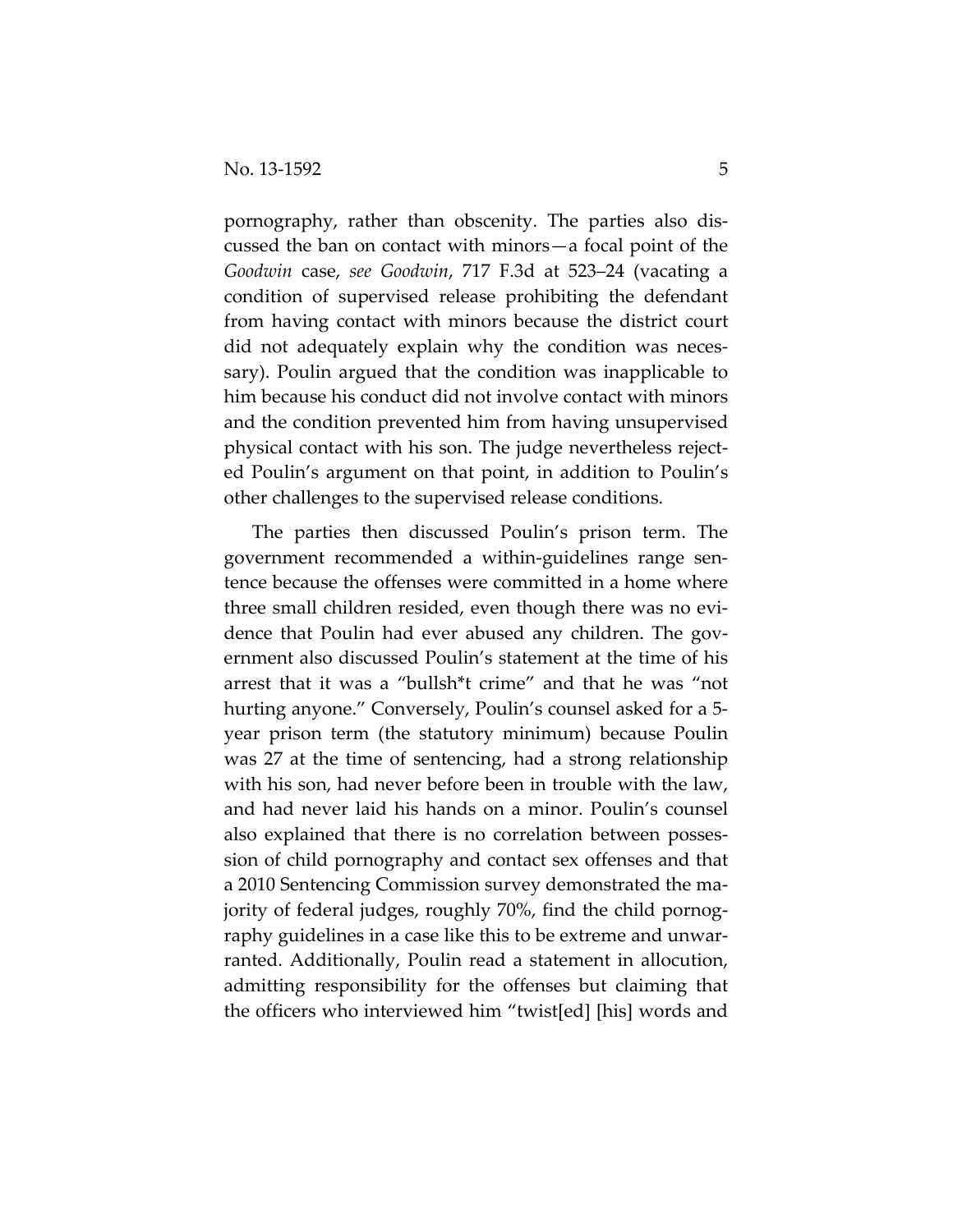misunderstood [his] answers." He also recited Job 9:20 to the court: "Though I am innocent, my own words will pro‐ nounce me guilty. Though I am blameless, they would prove me wicked."

The district judge adopted the factual findings and guideline calculations of the PSR. The judge then imposed concurrent 115‐month prison terms on the two counts Poulin pled guilty to, followed by concurrent life terms of super‐ vised release. In doing so, the judge chastised Poulin's quote from Job, stating, "[Y]ou're not blameless. You wouldn't be here if you weren't." He also made a brief reference to Poulin's survey argument, stating that he did not see "the same degree of disconnect." The judge then imposed certain con‐ ditions for Poulin's supervised release, orally declaring in part:

> You shall participate with the U.S. Probation Officeʹs Computer and Internet Monitoring Program during your term of supervision. The monitoring program will start as soon as pos‐ sible after your supervision term begins. You shall sign the rules of the program and comply with the conditions. During this time, you shall install filtering software on any computer you possess or use which will monitor and block access to pornographic websites. Thatʹs both adult and child pornographic websites.

> > \* \* \*

[Y]ou shall have no contact with any person under the age of 18, except in the presence of a responsible adult who is aware of the nature of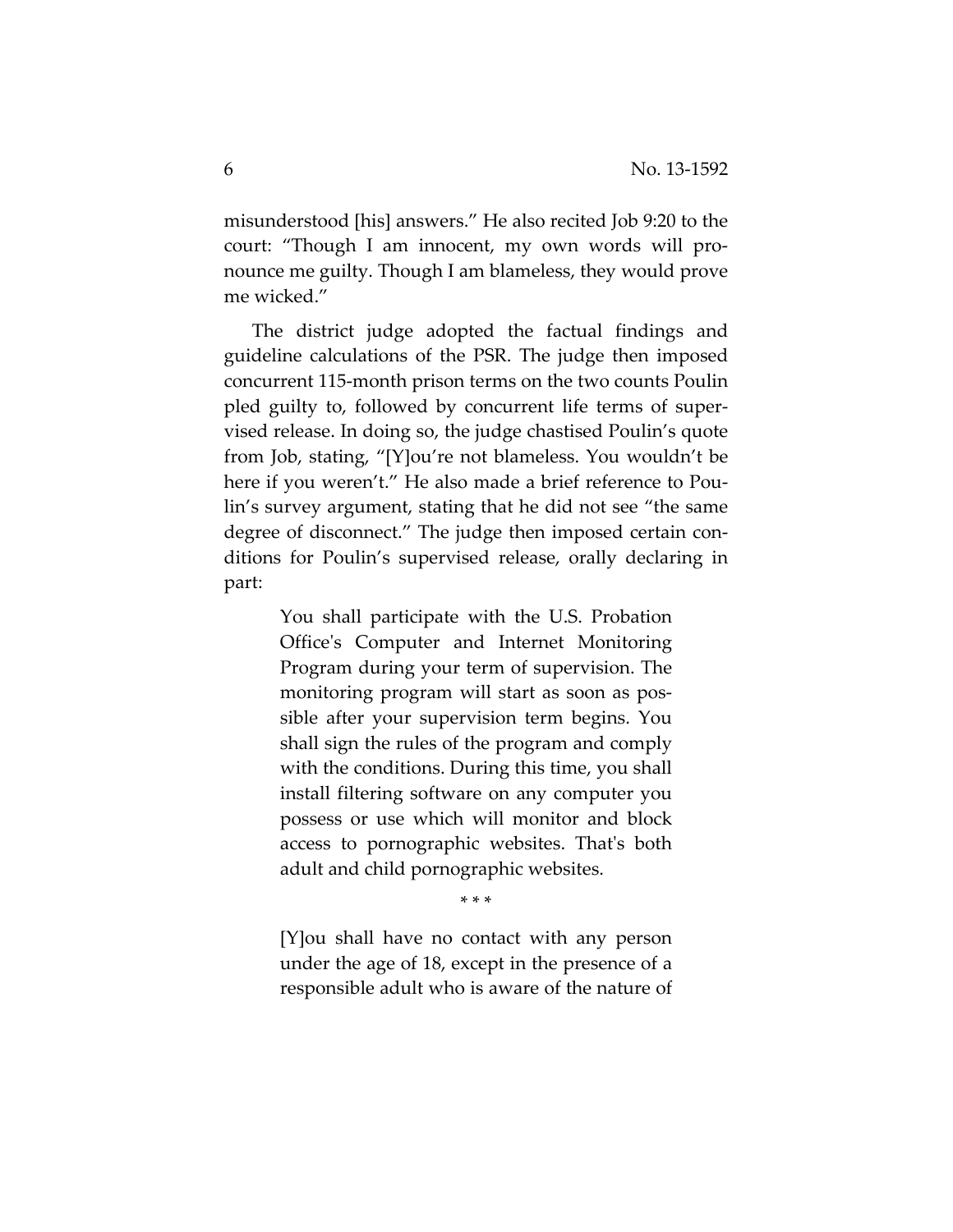your background and current offense and who has been approved by the probation officer, except in the course of commercial business and in cases of incidental or unintentional conduct.

\* \* \*

You shall not receive or transmit any pornography, including adult and child pornography, via the Internet nor visit any website including chat rooms or bulletin boards containing any pornography, including adult and child por‐ nography.

\* \* \*

You shall neither possess nor have under your control any material that contains adult or child pornography. This includes but is not limited to any material obtained through ac‐ cess to any computer and/or communication device including a computer and/or communi‐ cation device for employment purposes or any material linked to computer or communication device access or use.

Judgment was entered on March 19, 2013. Everything contained in the written order was consistent with the dis‐ trict judge's oral pronouncement, except the phrase "sexual‐ ly arousing material" was used in the written order instead of "pornography," which was contained in the oral pro‐ nouncement.

#### **DISCUSSION**

Poulin challenges his 115‐month prison term, the lifetime term of supervised release, and certain special conditions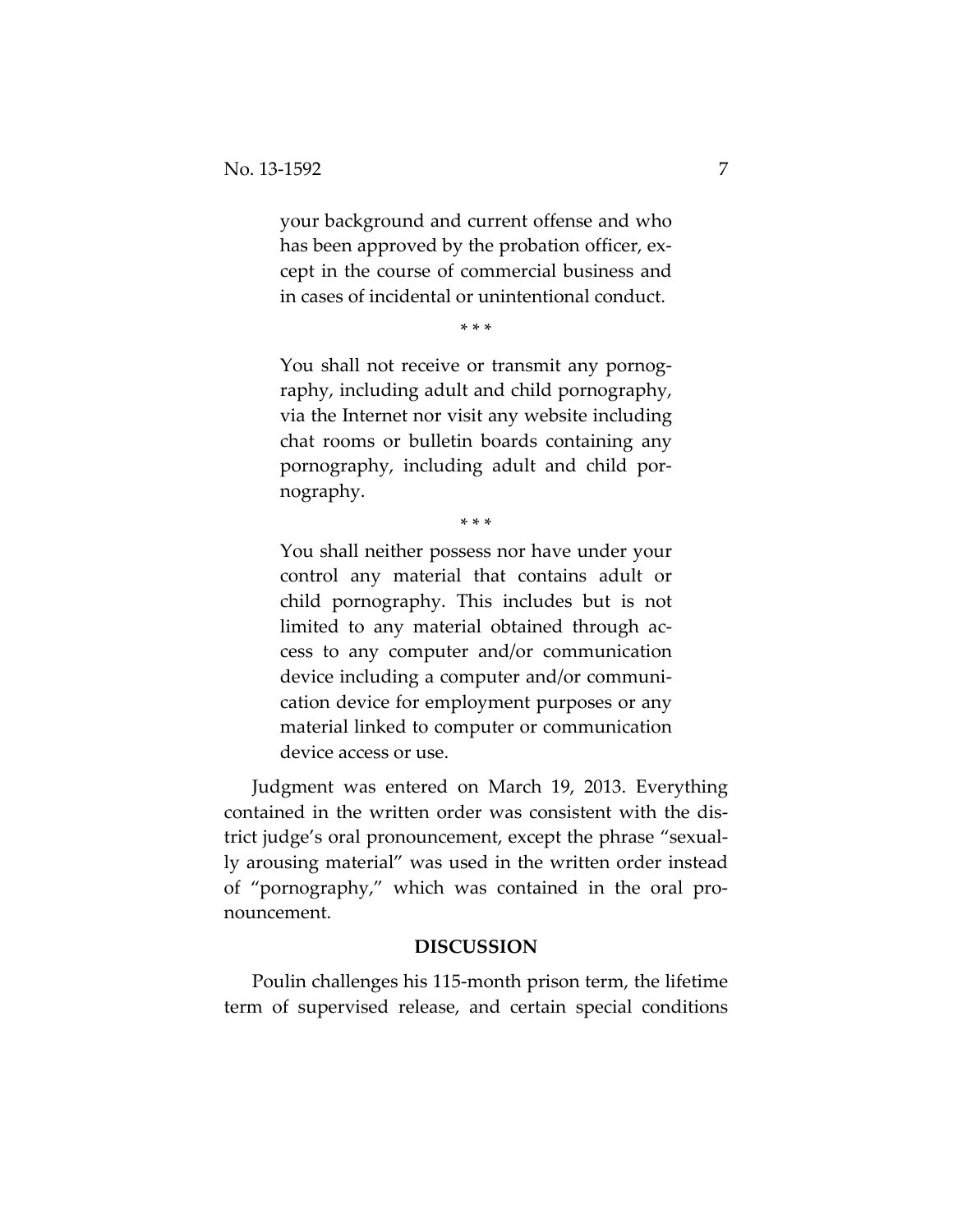accompanying the supervised release term. He claims the district court committed procedural error in fashioning both the prison term and the supervised release term, and abused its discretion when it imposed certain conditions of super‐ vised release.

**I.**

Poulin contends the district court committed procedural error by failing to address his principal mitigating argument. District courts must consider a defendant's "principal, non‐ frivolous arguments in mitigation" when selecting an ap‐ propriate sentence for a defendant. *United States v. Chapman*, 694 F.3d 908, 913 (7th Cir. 2012). The judge must explain his rationale for why a given sentence is appropriate, *United States v. Paige*, 611 F.3d 397, 398 (7th Cir. 2010), providing enough detail so that a reviewing court can adequately eval‐ uate the judge's balancing of the 18 U.S.C. § 3553(a) factors. *See United States v. Robertson*, 662 F.3d 871, 879 (7th Cir. 2011). A sentencing judge's failure to adequately explain his sentence is a procedural error that may require remand. *United States v. Spiller*, 732 F.3d 767, 769 (7th Cir. 2009); *see United States v. Schroeder*, 536 F.3d 746, 755–56 (7th Cir. 2008). We conduct a *de novo* review as to whether a district court committed any procedural error. *United States v. Annoreno*, 713 F.3d 352, 356 (7th Cir. 2013).

Poulin argued at his sentencing hearing that 70% of the federal judges who responded to a 2010 Sentencing Com‐ mission survey stated that they believed the guidelines ranges were extreme and unwarranted in sex offense cases like Poulin's, which only involved possession and/or receipt of child pornography. When addressing this argument, the judge stated in full: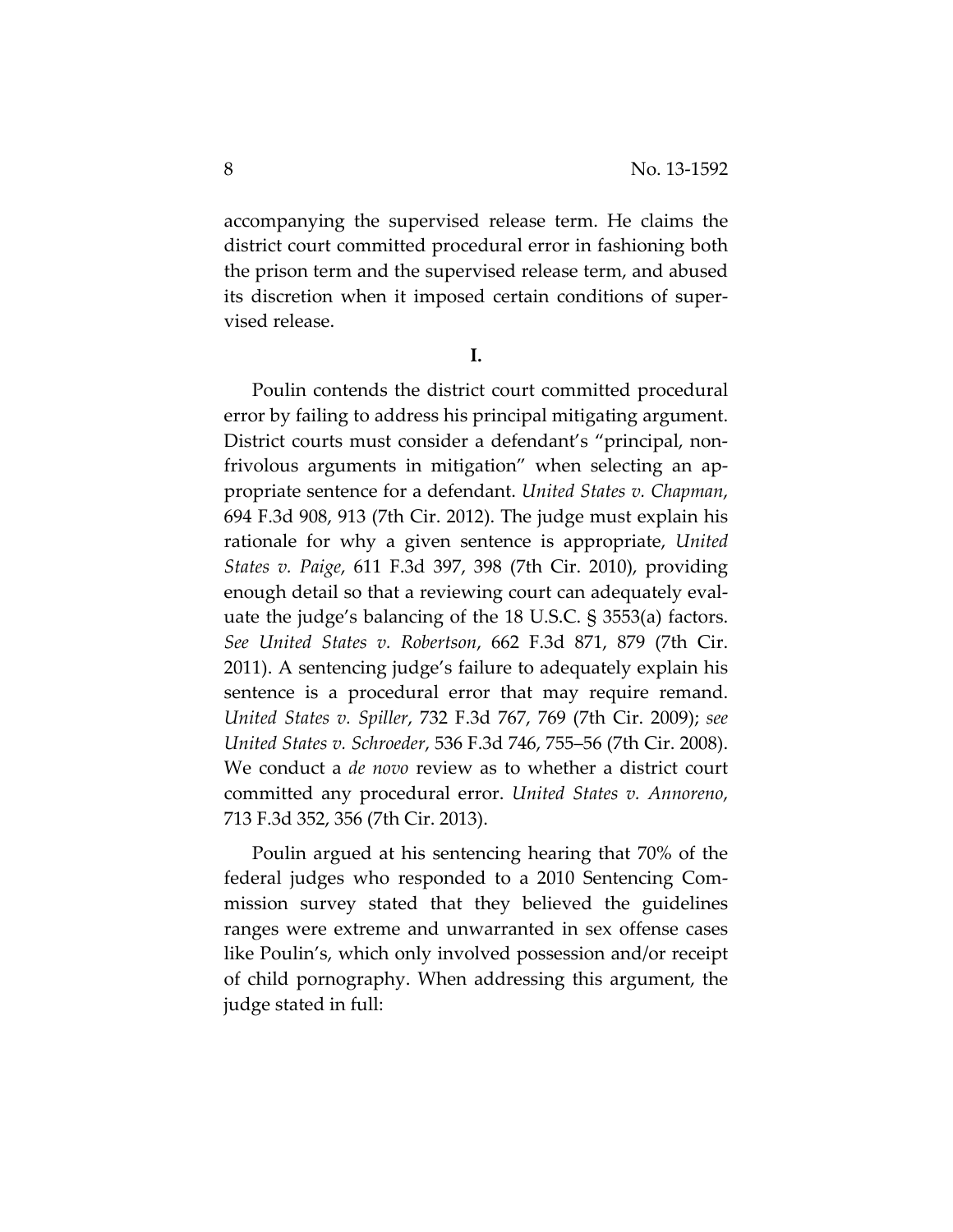At some point, [defense counsel] made some com‐ ment about—I don't know the exact context, but this level of punishment for these images. I, frankly, don't see the degree of disconnect that [defense counsel] does.

The government argues this was sufficient commentary re‐ garding Poulin's argument because the judge referred to the argument, even if he did not provide an elaborate discussion rejecting it. It also argues that the judge implicitly consid‐ ered the argument because Poulin received a below‐range sentence. We disagree.

It is undeniable that Poulin received a below-range sentence, but that does not mean the district judge adequately considered and took into account Poulin's argument that the overall calculation was excessive here. First, this is not a sit‐ uation where a judge failed to address an argument that was "so weak as not to merit discussion." *See United States v. Cunnigham*, 429 F.3d 673, 679 (7th Cir. 2005) ("A judge who fails to mention a ground of recognized legal merit (provid‐ ed it has a factual basis) is likely to have committed an error or oversight."). We previously held that Poulin's argument—"that the child-pornography guidelines do not approximate the goals of sentencing when applied to defend‐ ants convicted only of possession who have no history of contact offenses"—is a valid argument that a sentencing judge must address. *United States v. Martin*, 718 F.3d 684, 687–88 (7th Cir. 2013).2 The judge was thus required to con‐

<sup>&</sup>lt;sup>2</sup> Martin was decided after Poulin was sentenced in this case. The reference to *Martin* is simply additional support for Poulin's contention that his argument is neither frivolous nor without a factual basis.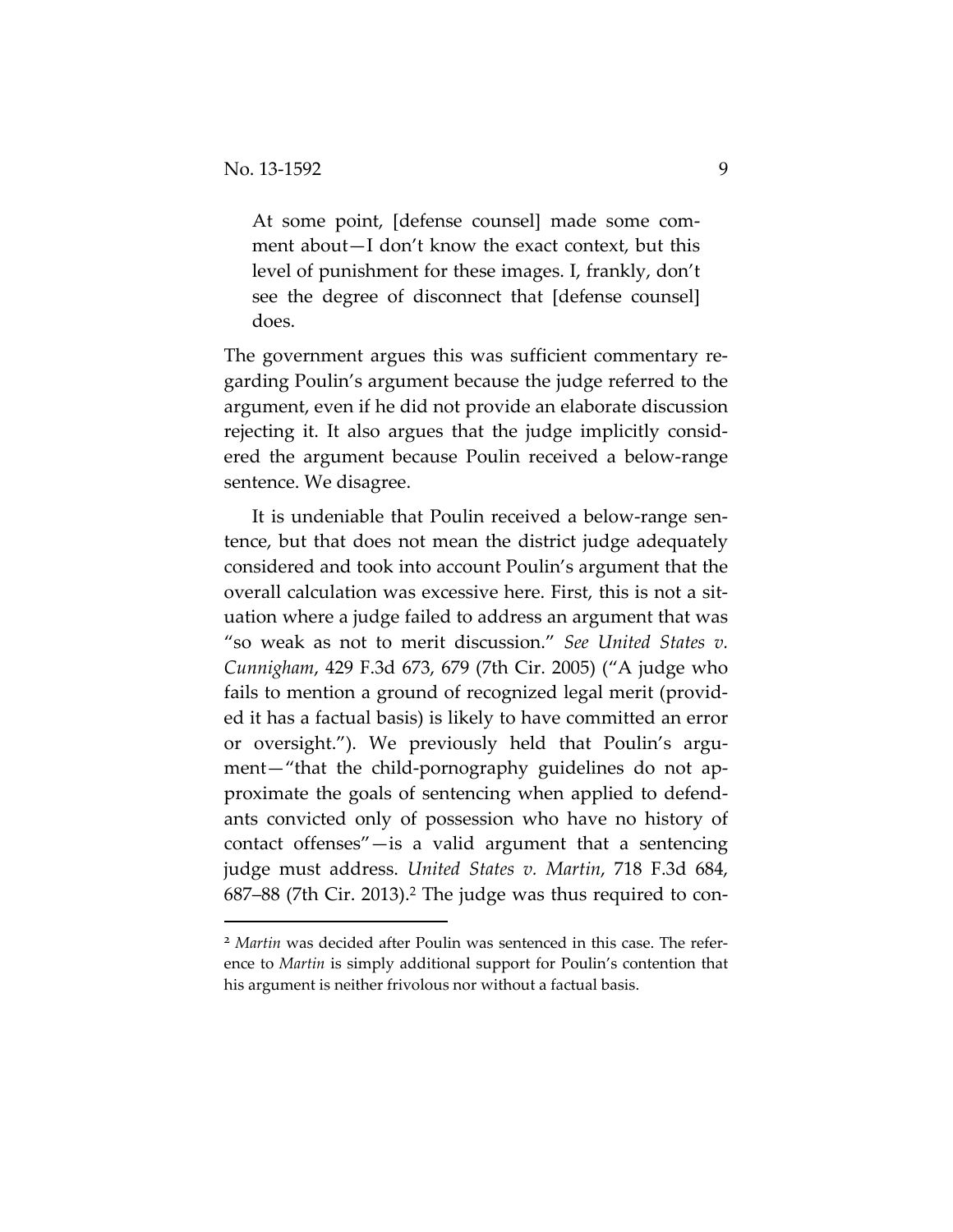sider it, and then provide reasons explaining his acceptance or rejection of it. He did not do that here. *Cf. United States v. Pape*, 601 F.3d 743, 749 (7th Cir. 2010).

Additionally, this is not a situation where we can be con‐ fident the judge "implicitly" considered the argument in fashioning his sentence. *See United States v. Poetz*, 582 F.3d 835, 838–40 (7th Cir. 2009) (holding that there is no error when a district judge does not explicitly discuss an argument if "it is apparent from th[e] record that the judge fully understood [the] argument on th[e] point and implicitly con‐ sidered and rejected it in imposing a lenient, below‐ guidelines term of imprisonment"). The judge here explicitly stated that he did not know the exact context of Poulin's ar‐ gument, simply referring to it as "some comment." This "comment" was Poulin's main argument for leniency, and we have no idea whether proper consideration of it (or consideration at all) would have affected Poulin's prison term. The procedural error was therefore not harmless, *see United States v. Gulley*, 722 F.3d 901, 910–11 (7th Cir. 2013); *United States v. Tovar‐Pina*, 713 F.3d 1143, 1147–48 (7th Cir. 2013); and a remand for resentencing on the prison term is re‐ quired. The judge will have the opportunity to adequately address Poulin's mitigating arguments and more fully ex‐ plain his chosen prison term.3

<sup>&</sup>lt;sup>3</sup> Poulin also argues that his term of imprisonment should be vacated on the alternative ground that the district court erred by relying on clearly erroneous facts in fashioning his sentence. Specifically, he contends that the judge mistakenly thought that adult pornography was illegal and that the judge misunderstood his allocution statement and reference to the Book of Job. We need not address these arguments, as a remand on Poulin's principal argument is required.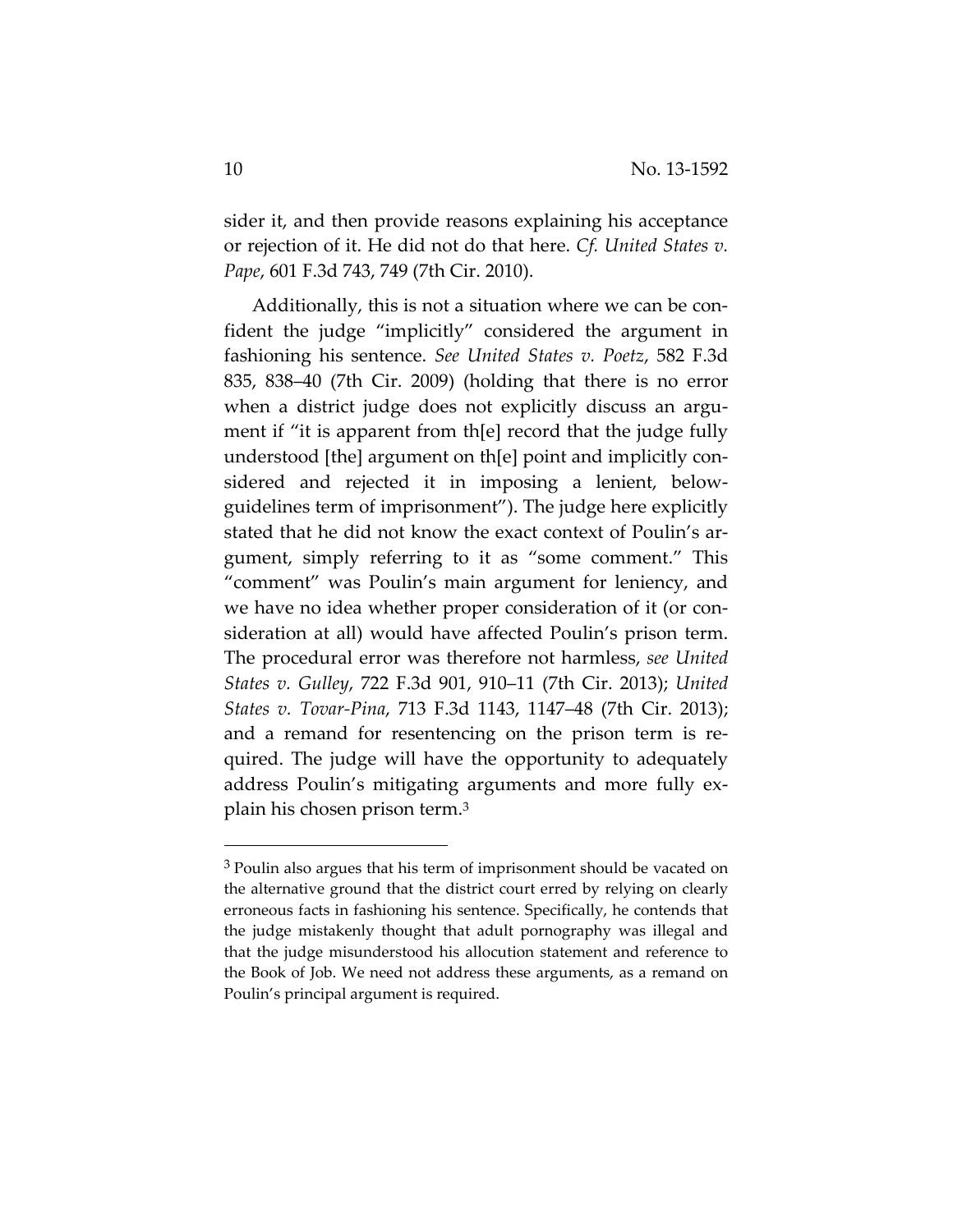The statutory supervised-release range in this case was 5 years to life, with the guidelines policy statement recom‐ mending the maximum term because the case involved sex offenses. *See* U.S.S.G. § 5D.2(b)(2). The district judge im‐ posed the maximum term (life) but did not provide any rea‐ sons for why he felt a life term of supervised release was appropriate. Poulin contends this was an error requiring rever‐ sal, and the government agrees. Accordingly, we vacate the life term of supervised release without further discussion.

#### **III.**

As a final matter, Poulin challenges two conditions of his supervised release: (1) the prohibition of unsupervised con‐ tact with minors, including his own son and family mem‐ bers; and (2) the prohibition on accessing and possessing adult pornography.<sup>4</sup> He contends the district court abused its discretion in imposing the conditions. The government agrees we should vacate the conditions, conceding that the record lacks the explanation necessary for us to review the validity of the challenged conditions. This is the approach we recently followed in *United States v. Shannon*, \_\_\_ F.3d \_\_\_, 2014 WL 607497 (7th Cir. Feb. 18, 2014), another case in‐ volving a lifetime ban on adult pornography, and we find it to be appropriate here as well. Accordingly, we also vacate the conditions of Poulin's supervised release.

<sup>4</sup> These two "conditions" relate to the four special conditions discussed above, which each involve unsupervised contact with minors or adult pornography.